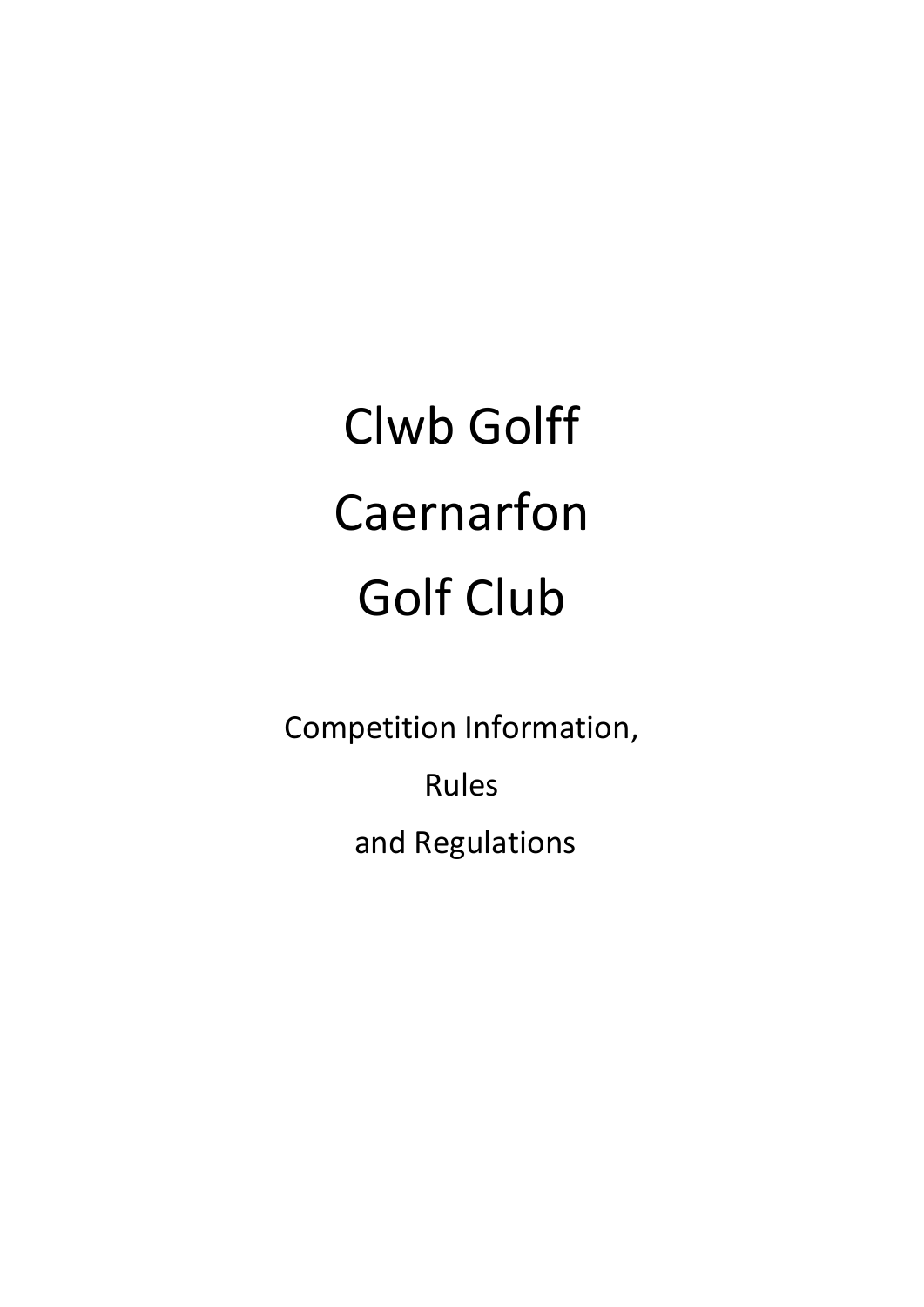#### **1. Introduction**

This document sets out the general arrangements and rules for the running of Men's and Ladies competitions at Clwb Golff Caernarfon Golf Club. It covers all competitions under the auspices of the Handicap and Competitions Committee (HCC). All competitions shall be played under the "Rules of Golf" which shall prevail.

## **2. Responsibilities**

The HCC is responsible for the arrangement and running of Men's and Ladies competitions. Any dispute regarding the running of a competition shall be referred to the HCC whose decision shall be final. Individual Members are responsible for familiarising themselves with competition arrangements and rules and for acting in accordance with them.

## **3. Eligibility**

All single stroke play competitions (Medals, Stableford and Bogey) will be run as qualifying competitions for handicap purposes wherever possible. All Foursomes, Greensomes, Betterball, AM AM, Scramble and all Match play (Knock Out) competitions are Non Qualifying Competitions.

All class of Members will be allowed to enter club events, subject to the following:

- a) having paid their annual subscription fee by the due date;
- b) Country, Second Club, Pay and Play, Social, Play More Golf, New2Golf, Back2Golf or golf initiative members are not permitted to win Board/Major events as defined;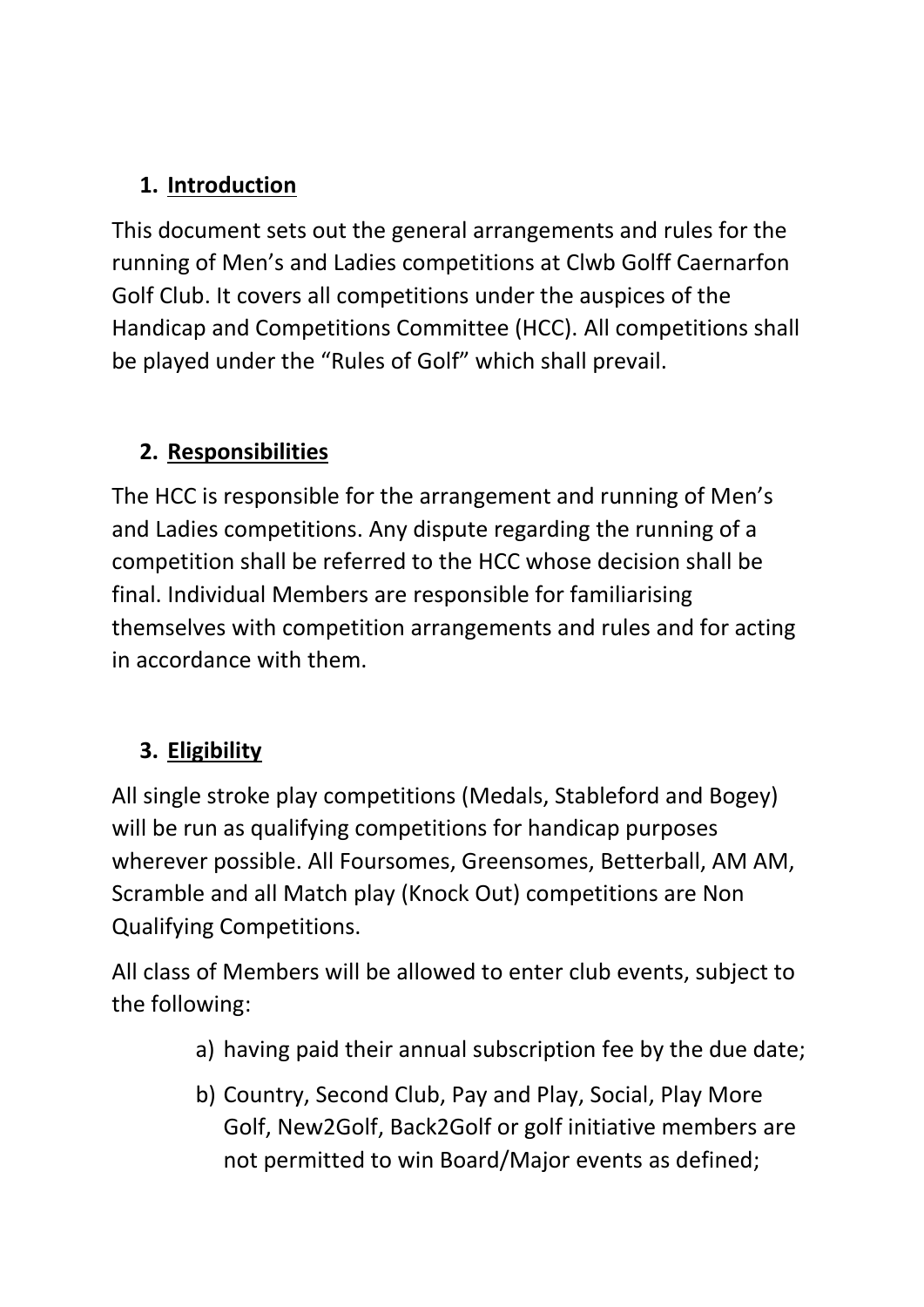- c) have an official World Handicap System Index;
- d) maximum permitted **Playing Handicap** to win all Men's competitions is 28;
- e) maximum permitted **Playing Handicap** to win all Ladies competitions is 40;
- f) Junior members reaching Category 3 World Handicap System Index status may play and win club events (including Major/Board Events), subject to paying the respective entry fee. Juniors must play and have their card marked by an Adult Member who qualifies the competition eligibility criteria.

Note 1 – New Members who provide a WHS Index from their previous Club will be allocated their current handicap index at the date of joining.

Note 2 – New Members without a WHS Index - to obtain a WHS Index, a golfer must submit scorecards of 54 holes (3x18, 6x9 or any combination of 9 and 18 holes) on their home course. The maximum handicap available to all golfers is 54.

Note 3 – Members must have competed in at least 3 stroke play events (excluding Winter League) at Clwb Golff Caernarfon Golf Club in the preceding 12 month period prior to the competition date in order to be able to win Major/Board competitions. Certain exemptions may be given in exceptional circumstances, for example health reasons, and applications must be made in writing to the HCC whose decision shall be final.

Note 4 – World Handicap System Index categories are:

- Category  $1 -$  Handicap 5 or less
- Category  $2 6$  to 12 inclusive
- Category  $3 13$  to 20 inclusive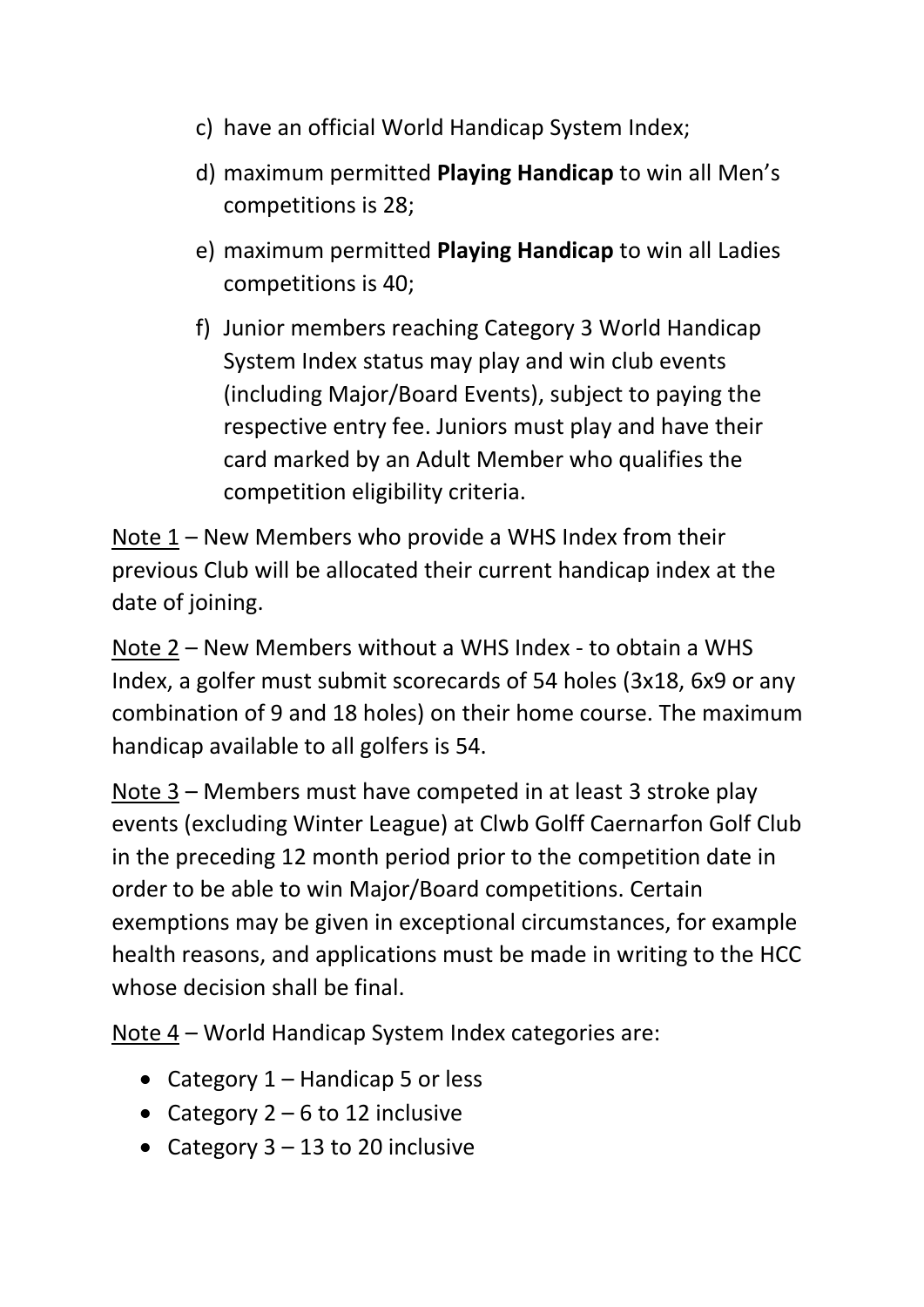- Category  $4 21$  to 28 inclusive
- Category  $5 29$  to 36 inclusive
- Category  $6 37$  to 54 inclusive

Note 5 – All external competitions run by Wales Golf or other Unions will adopt their own handicap limits.

#### **4. Entering Competitions**

- a) Men an entry sheet for each Competitions shall be posted on BRS which will open for entries at 7pm Friday the week before the competition.
- b) Ladies an entry sheet for each Competitions shall be posted on BRS which will open for entries at 7pm Monday the week before the competition.
- c) Men Competition entry closes at Midday on Friday the day before the competition starts.
- d) Ladies Competition entry closes at Midday on Monday the day before the competition starts.
- e) Members shall enter their names on the entry sheet either against a reserved time or indicating proposed time of starting (for a drawn time).
- f) If a Member has been away representing the Club, County or Country in official golfing events they may be allowed to enter a Competition on the day (should there be any restrictions for the competition entry).
- g) A Member may enter an event on the day of Competition by telephoning the Professional, subject to tee time availability.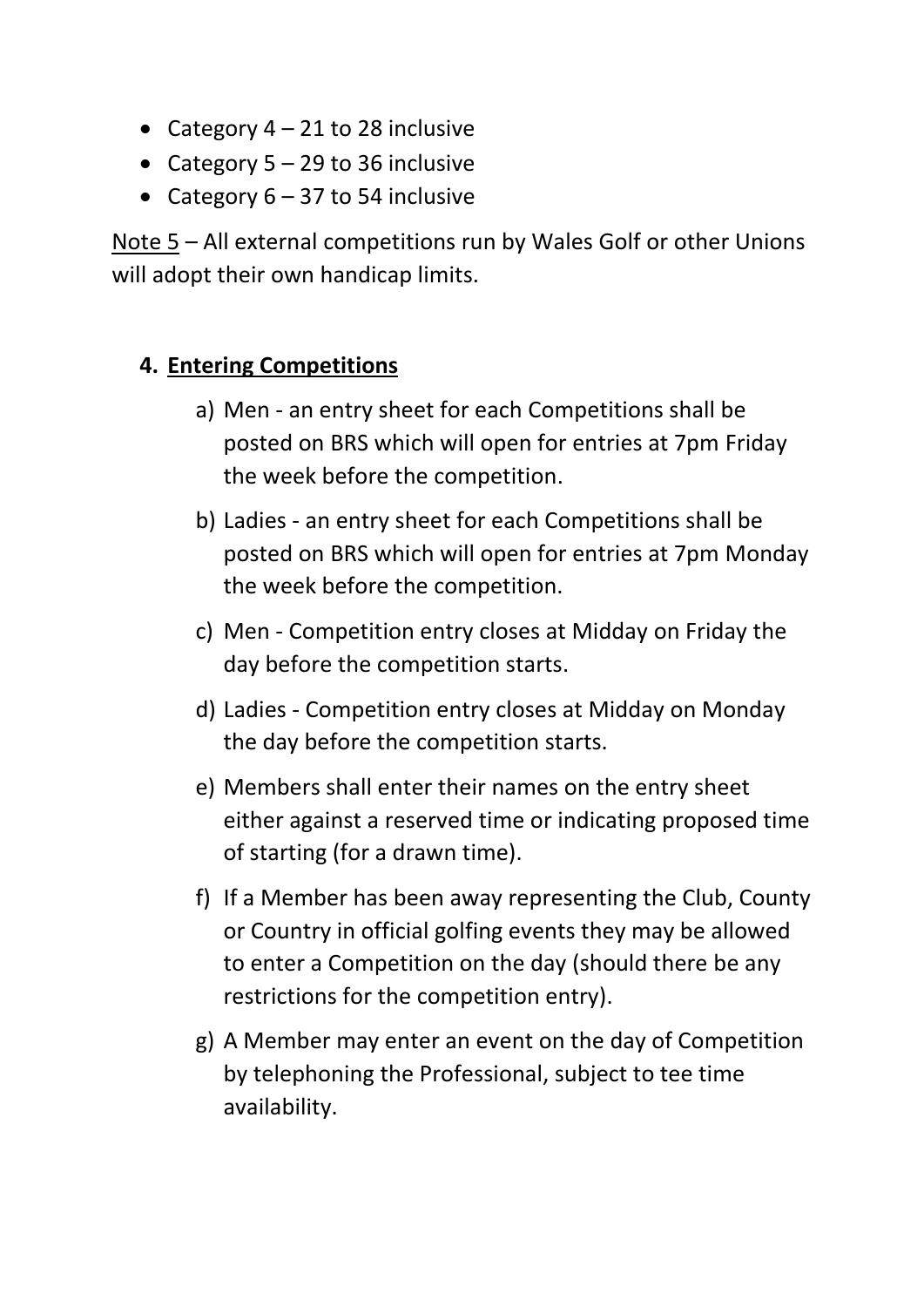h) Members may not alter their times on the day of the Competition.

#### **5. Withdrawals and Altering a Start Time for Competitions**

Any Member may withdraw their name before the Competition closing time via the BRS system (up-to 12pm the day before the competitor starts) or after this time, in person or by telephoning the Professional Shop at least 10 minutes before your original start time. Once withdrawn after the closing time, a member may not re-enter the competition.

Altering your start time may be done up-to the Competition closing time (12pm the day before) and may not be altered on the day of the Competition, unless by agreement with the Professional.

# **6. Failure to Make a Start Time**

Any player/member failing to make their start time will receive a 2 shot penalty, if within 5 minutes, or will be disqualified from the competition if failure is after 5 minutes. Rule of Golf 5.3a applies.

If a member/player fails to make a start time and has not withdrawn his/her name from the competition list, the HCC reserve the right to refuse entry of the member/player from future club events.

# **7. Practicing on the Golf Course before a Competition**

Players may not practice on the golf course before their stipulated round on the day of a competition, except if playing in a Matchplay.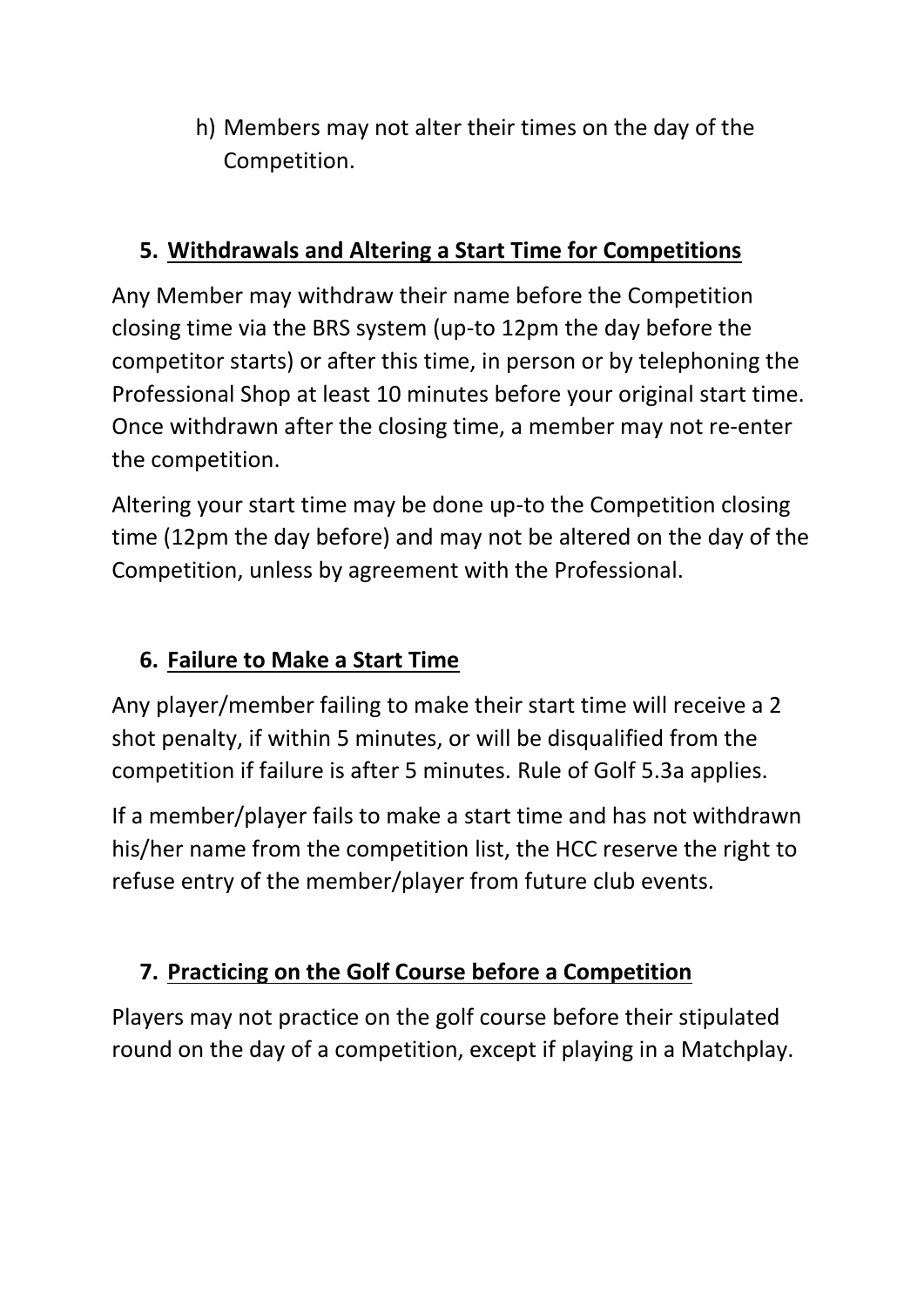#### **8. Practice Areas**

Players may only Practice from the allocated areas before a Competition.

#### **9. Putting and Chipping Greens**

Chipping is only permitted on the top practice green along with Bunker practice. The lower Green is for Putting only and no chipping is allowed onto this green.

## **10. Local Rules**

Local Rules are published on the Club's score card.

Temporary Local Rules shall be published on the Notice Board outside the Men's Locker Room.

It is the responsibility of the player to be aware of all Local Rules, whether permanent or temporary.

## **11. Competition Days and Times**

**Men's** competitions over the **summer** months will be played on **Saturdays** and **Ladies** competitions on **Tuesdays** (except when 36 hole events).

Members will only be allowed to enter the competition by entering their name within the allotted tee times reserved for the competition (as set out below).

The allotted tee times for competitions are as follows (subject to change as determined by the HCC):

Men's – Saturdays 07.30hrs to 13.30hrs (April to October)

Men's – Saturdays 08.00hrs to 13.00hrs (November to March)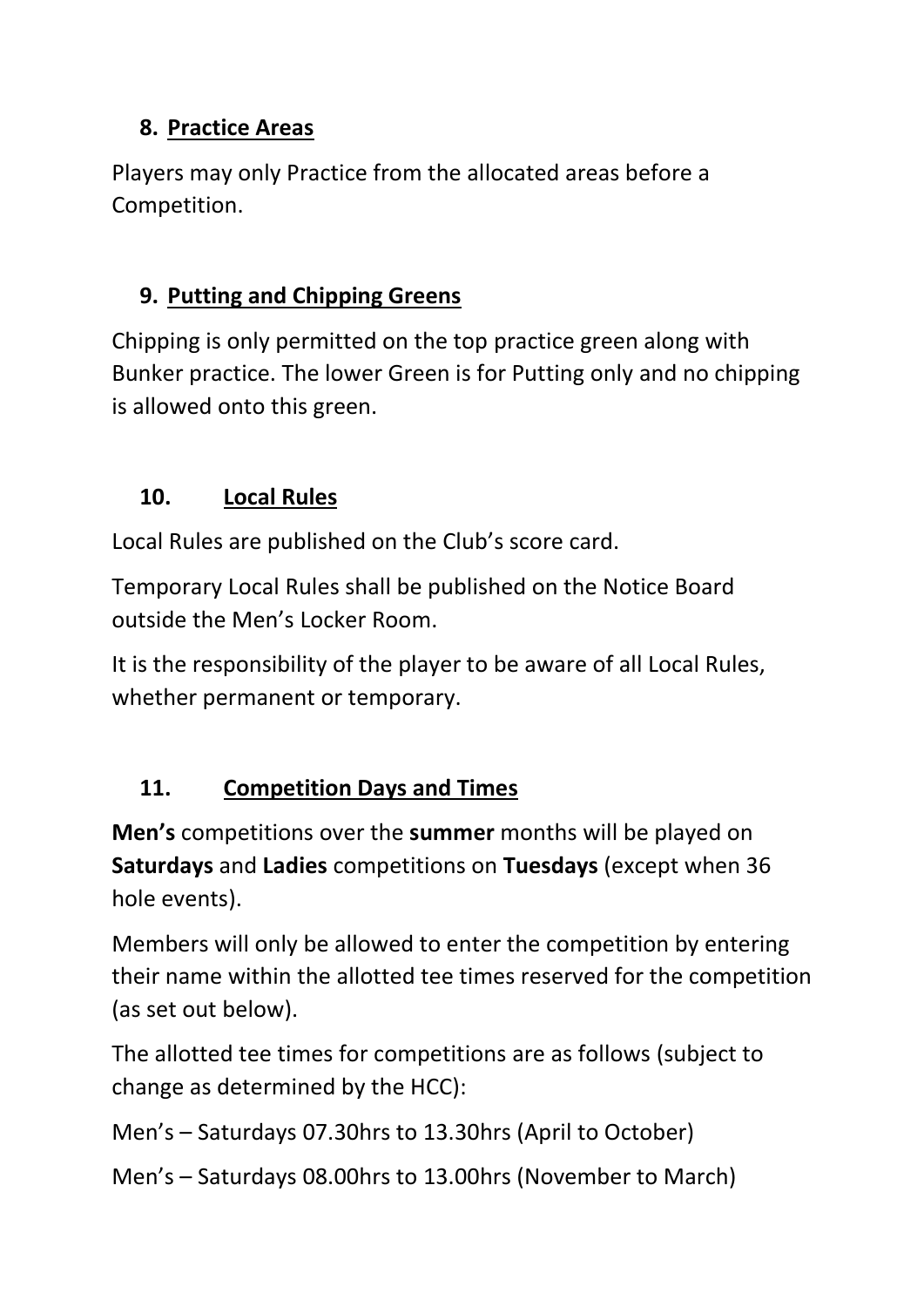Ladies – Tuesdays 09.30hrs to 11.00hrs (April to October)

Ladies – Tuesdays 10.00hrs to 11.30hrs (November to March)

Member will be permitted to book a tee for competitions outside the allotted competition times (excluding competitions which are designated as a draw for partners event). This must be done either in person or by telephone with the Professional stating your intention to enter the competition. However, no Member will be permitted to tee off before 07.30hrs.

The Winter League programme will be run on Saturdays and Sundays for Men. Competitors will be allowed certain flexibility during the winter months regarding tee times etc. The exact rules governing the Winter League will be published prior to commencement of the Winter League.

## **12. Entry Fees**

Entry fees shall be determined by the HCC and shall be paid as prescribed in the relevant Competition Notice.

*Any competitor whose entry fee is not paid before starting will be disqualified. The score card will not be entered into the competition, nor will it be eligible for the 2s competition.*

## **13. Starting Tee**

Play in Competitions and matches shall start at the  $1<sup>st</sup>$  Tee, unless otherwise stated on the entry sheet or in the Competition details.

## **14. Tee Markers**

Play shall commence from the White Tee markers for Men and Red Tee markers for Ladies, unless otherwise stated.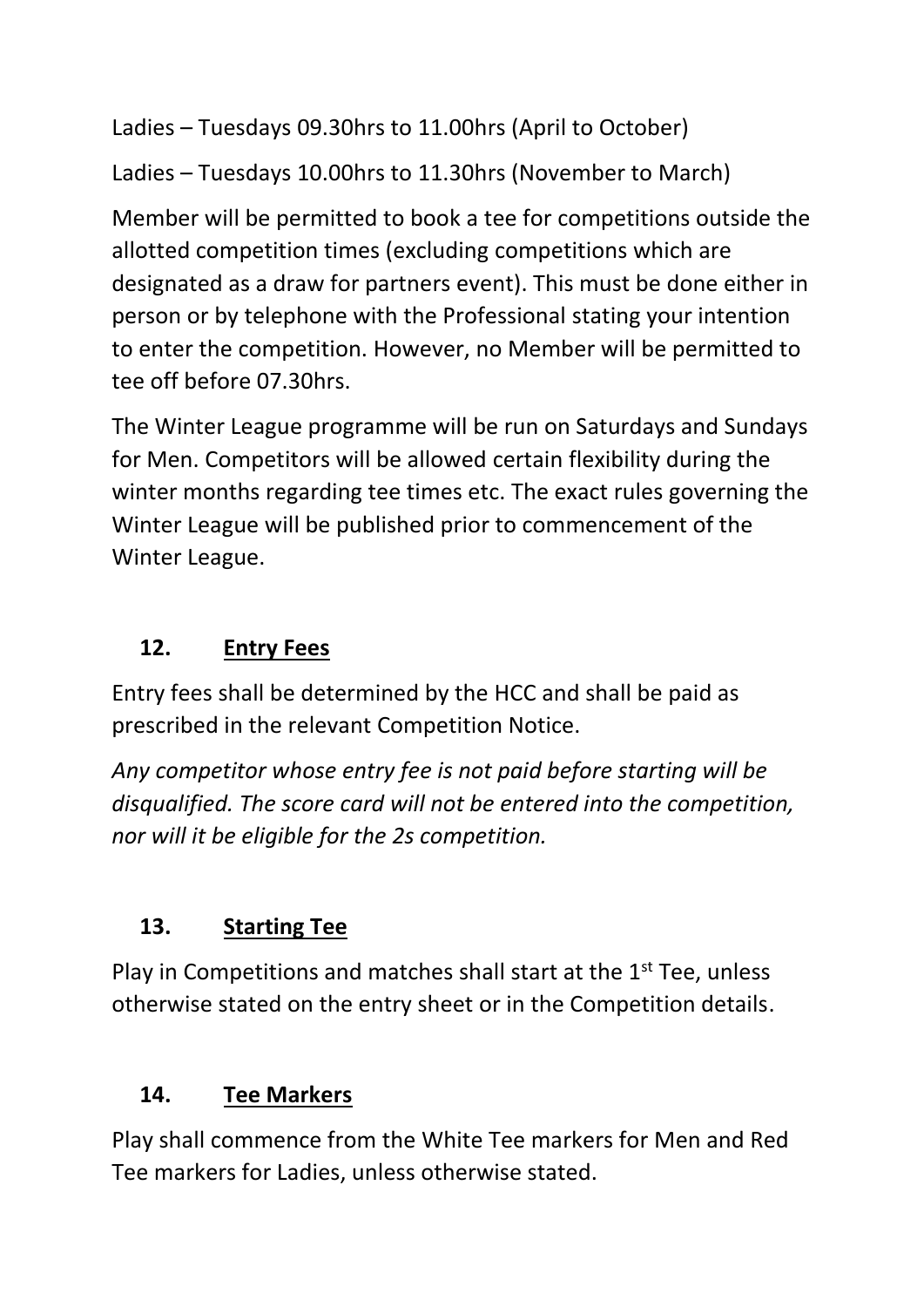# **15. Abandonment of Competitions**

If a competition is abandoned due to course closure the result will stand if 25% or more of all entrants have completed their rounds, otherwise the competition will be cancelled/postponed and all entry fees will be credited to the Club Membership Cards accordingly.

Every effort will be made to reschedule the event at a later date in the calendar.

# **16. Method to be Used to Decide Ties (Stroke Play)**

In the event of a tie over 18 holes, the winner shall be the person having the best score or best number of points over the following holes:

Holes 10 to 18 inclusive

Holes 13 to 18 inclusive

Holes 16 to 18 inclusive

Hole 18

Holes 4 to 9 inclusive

Holes 7 to 9 inclusive

With 36 holes, the best second round 18 hole score will be deemed the winner. If the scores are still tied, the above formula will be applied to the second round 18 hole card.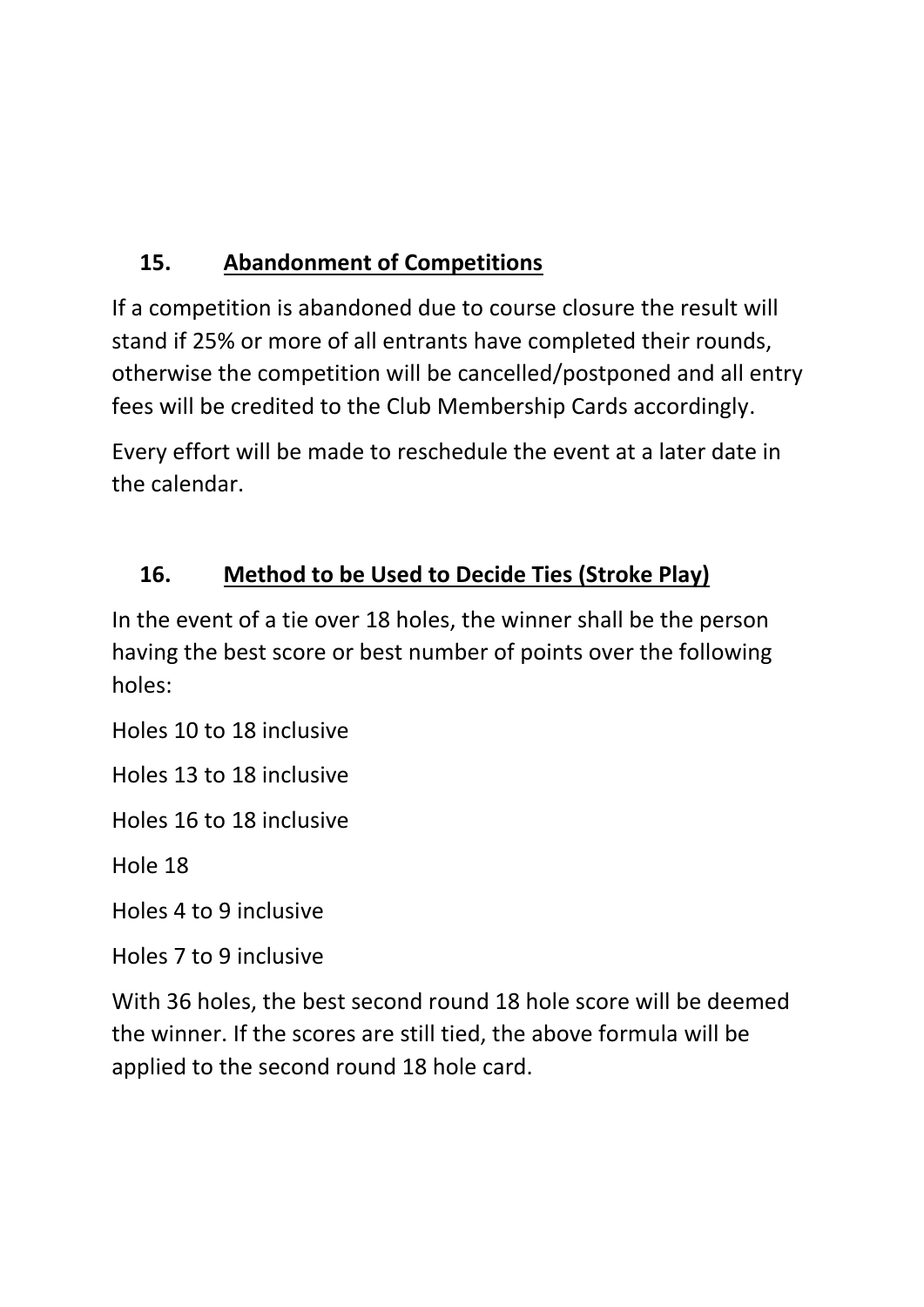# **17. Scorecards**

Score Cards **MUST** be returned in competitions (including NRs) and scores must be entered on the computer as soon as you have completed your round. Once entered on the computer, place your card in the appropriate competition box (Men - in the spike bar; Ladies – outside ladies locker room).

In all circumstances, it is the responsibility of the player to ensure the correct score and handicap are entered on the score card and signed by both the competitor and the marker, as well as complying with the rules of golf, *otherwise disqualification may occur.*

Anyone who has a "no return" on a hole should continue to enter their score on the following holes.

All scorecards must be legible and any cards that are re-written must have the original attached.

Any player who fails to return their scorecard and/or fails to enter the score on the computer on more than one occasion, may be asked to appear before the Competition Committee when sanctions may be applied.

# **18. Suspension of Play**

In the event of Lightning or adverse weather conditions making the course unplayable, for any Competition, a Klaxon will be sounded with one prolonged distinct blast. When the Klaxon is sounded (one prolonged note) players must immediately mark their ball and leave the course. *A player completing the hole or taking any other shots after the Klaxon has sounded will be disqualified.*

Play will resume once the danger has passed, or conditions improve, and the Klaxon will be sounded with two short distinct blasts to restart play. It may be necessary to abandon the competition, this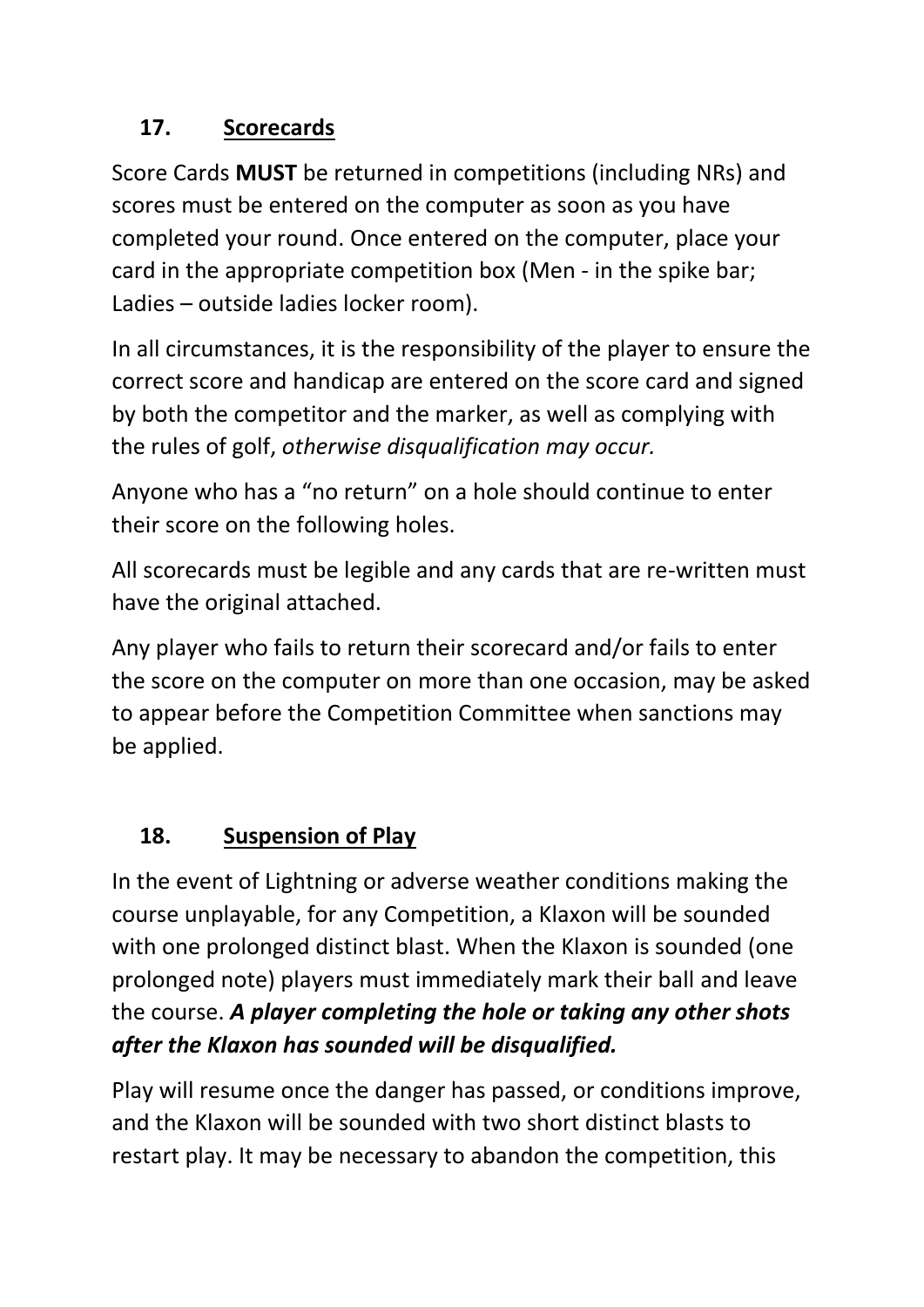will be decided by the Committee taking in to account the weather forecast, the period of remaining daylight, the number of competitors completed and the state of the course, this will be signified with three distinctive blasts from the Klaxon.

## **19. Buggies**

Use of sit-on Buggies is permitted in all Competitions, providing there are no Local Rules in place preventing the use of buggies.

# **20. Notification of Competition Results**

As soon as possible after the competition, the HCC will determine and publicise the result. This is usually done by email to all competitors and results will also be published on the Notice Board in the Clubhouse/Ladies Competition File.

# **21. Competition Prizes (Men's)**

Men's competitions will pay out prize money which will be credited on the Club Membership Card in two Divisions throughout the year. 50% of the entry fee will be retained by the Club and 50% allocated to the prize pot for the competition.

Division 1 will be for players with a **Playing Handicap** of 13 or less (i.e. Course Handicap x 95% allowance) and Division 2 will be for players with a **Playing Handicap** of 14 and above (i.e. Course Handicap x 95% allowance).

Prize money will be paid out in each Division equally according to the formula below:

 $1<sup>st</sup> - 25%$  $2<sup>nd</sup> – 15%$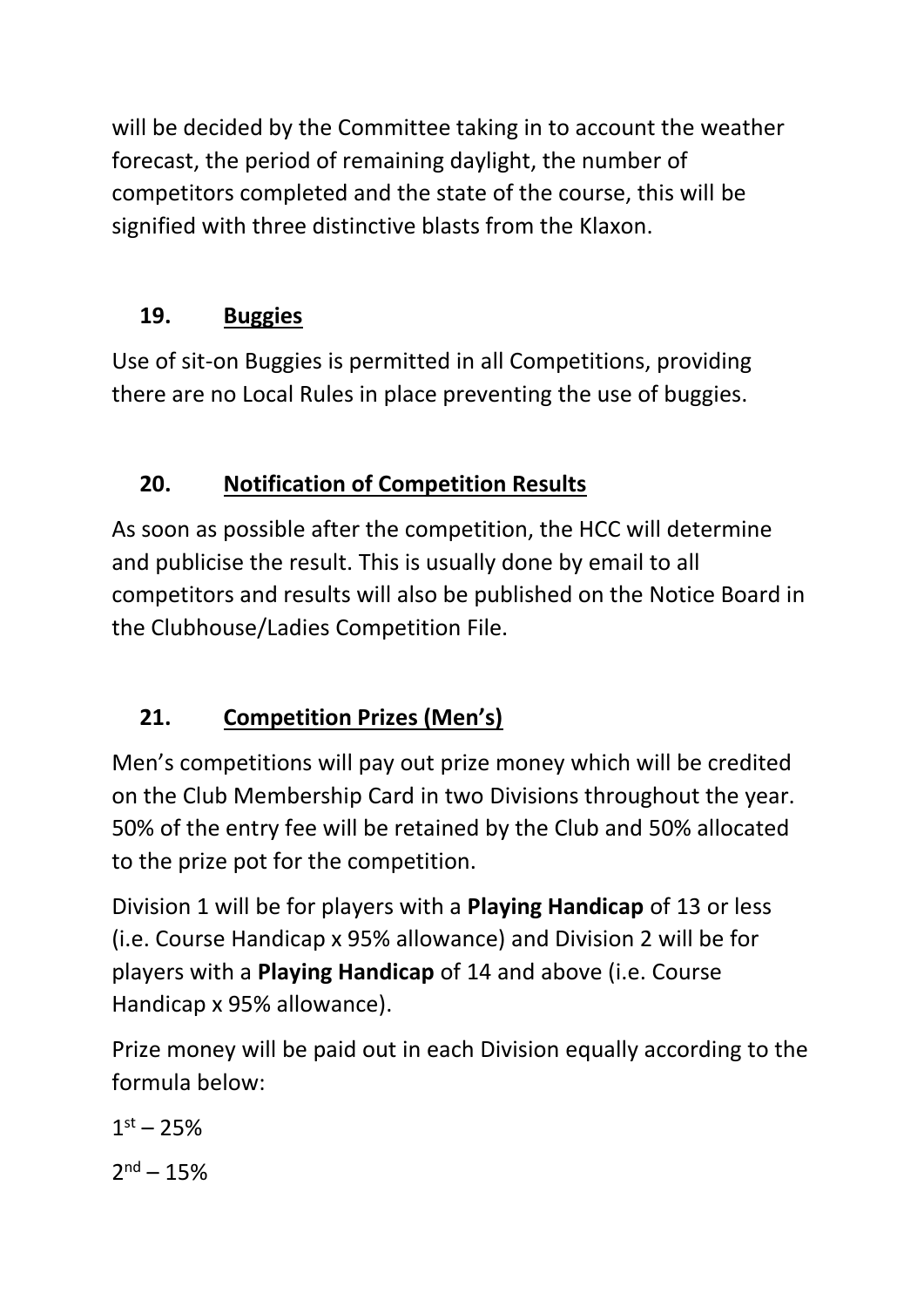$3<sup>rd</sup> - 10%$ 

2s ball sweep is optional in all competitions and will be run separately by the Professional. The 2s prize money will be credited to your account with the Professional and only redeemed in the Professional's Shop.

Any funds on your Club Membership Card can be redeemed in the Clubhouse Bar (excluding food and hot beverages), Membership Subscriptions, Hire of Buggy or at the Professional's Shop.

## **22. Individual Competitions**

Competitors will be allowed 95% of their course handicap in all individual stroke play events.

## **23. Conditions for all Knockout Competitions**

1: All Rounds to be played off White Tees for Men and Red Tees for Ladies over 18 Holes, in Singles and Better Ball Matchplay.

2: It is the responsibility of both players/pairs to arrange their match once their opponents are known and before the final date for that round.

3: Handicap Allowances – Individual Matchplay - Full Allowance Better-Ball Matchplay - 90% of Course Handicap Difference taken from lowest Player.

4: If a match is "All Square" after 18 Holes the match will then be decided by "sudden death" commencing on the 1st hole. Shots given will continue over extra hole(s) as per the scorecard.

5: If a match cannot be arranged before the round's deadline date, then the match must be played at **4pm** on the final date. If neither player/pair appears both will be eliminated. If one player/pair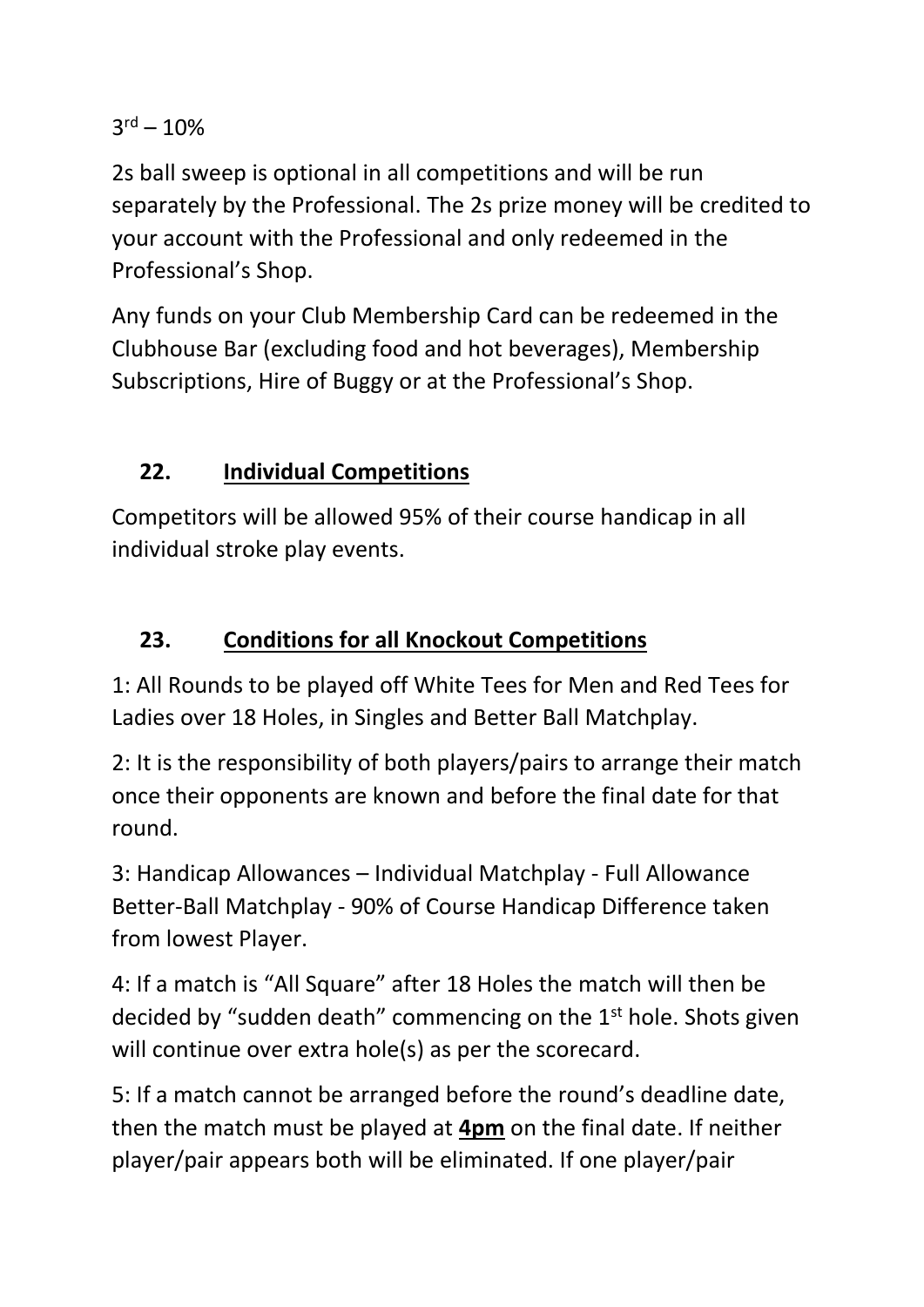appears they walk over. In no circumstance will there be any waiver of this condition.

# **24. Prompt Pace of Play (Rule of Golf 5.6b)**

A round of golf is meant to be played at a prompt pace.

Your pace of play is likely to affect how long it will take other players to play their rounds, including those in your group and those following groups. **You are encouraged to allow faster groups to play through**.

**Pace of Play** – you should play at a prompt pace throughout the round, including the time taken to:

- Prepare for and make each stroke,
- Move from one place to another between strokes, and
- Move to the next teeing area after completing a hole.

When it is your turn to play:

- It is recommended that you make the stroke in no more than 40 seconds after you are (or should be) able to play without interference or distraction, and
- You should usually be able to play more quickly than that and are encouraged to do so.

#### **On the Green:**

- Judge the line of your putt at the same time as other player(s)  $$ don't wait until it is your turn to putt to look at the line,
- You can elect to leave the pin in the hole when putting on the green,
- In medal play, if your putt finishes close to the hole, follow up and tap in immediately,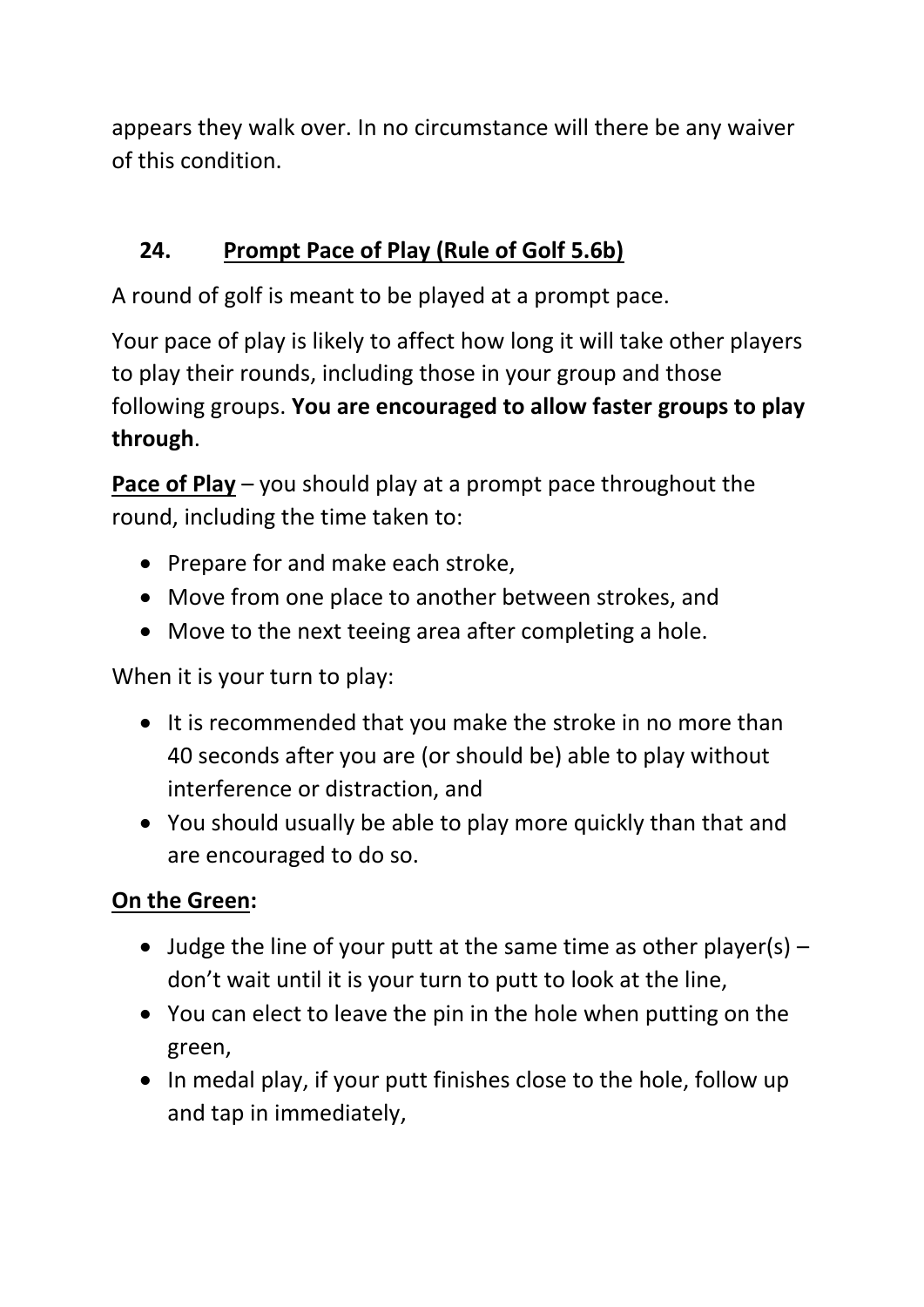- When the first player has putted out, he/she should collect the pin ready to put back, after the other players(s) have completed the hole,
- After putting, leave the green promptly and proceed to the next tee,
- **Mark your card when you get to the next tee**, whilst ensuring that you are ready to take your turn to tee off.

## **25. Ready Golf**

The HCC actively promotes "ready golf" in stroke play competitions in order to speed up the pace of play. Competitors are encouraged to play out of turn in a safe and responsible way, such as when:

- You agree with another player to do so for convenience or to save time,
- Your ball comes to rest a very short distance from the hole and you wish to hole out, or
- You are ready to play and able to play before another player whose turn it is to play under normal order of play, so long as in playing out of turn you do not endanger, distract or interfere with any other player.

## **26. Men's Major/Board Events:**

- Opening Trophy
- President's Cup (see Note 1)
- Graham Davies Trophy
- Dr Lewis Cup (see Note 2)
- Turner Cup (see Note 3)
- Bill Jones Trophy
- Trevor Matthews Trophy
- Captain's Day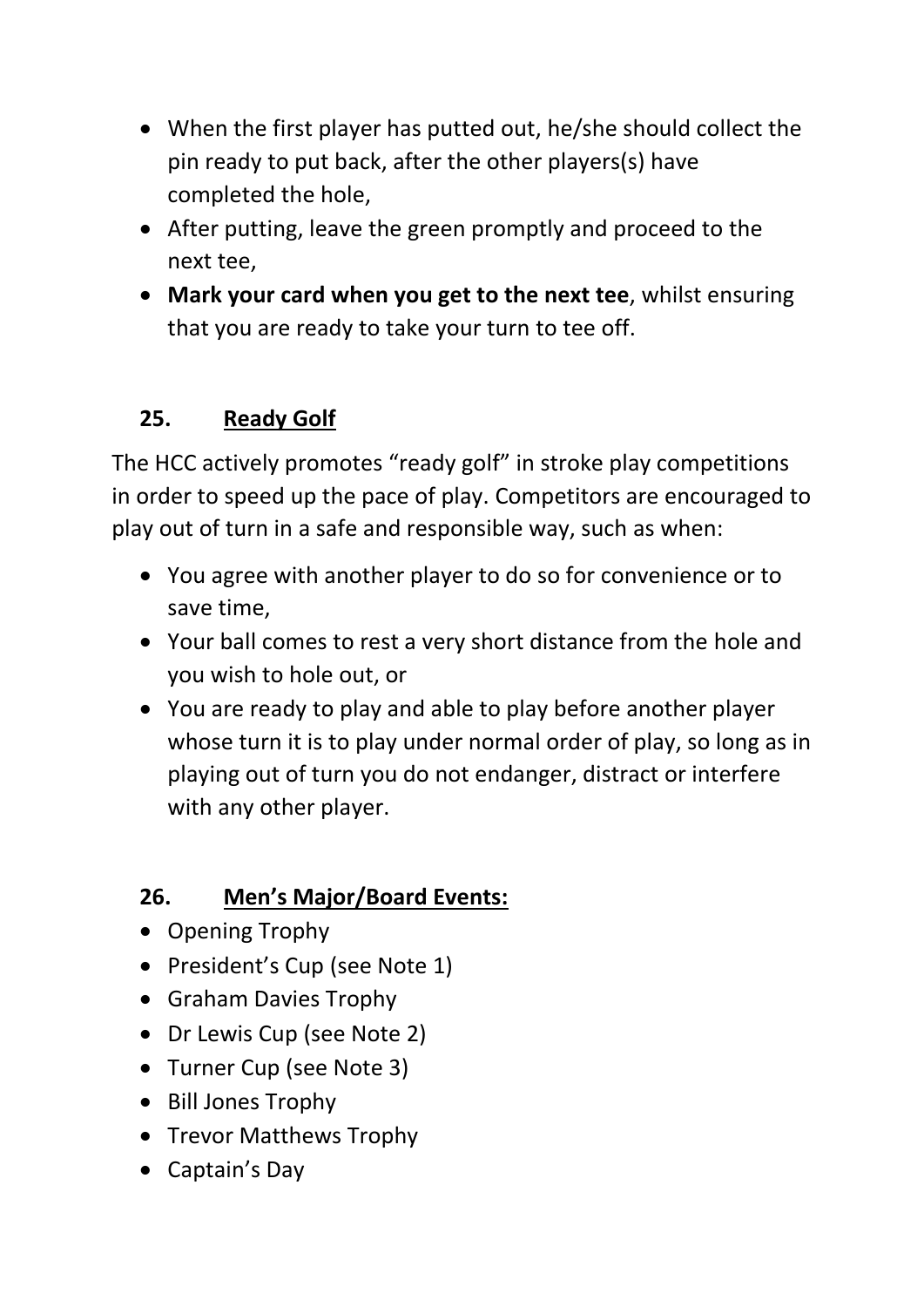- Scratch Cup (Club Championship)
- Scratch Cup (Matchplay) (see Note 4)
- Lake Cup
- Glyn and Mary Edwards Salvers
- Vice President's Cup

The winners of the above events and the winners of the following competitions will be eligible to compete in the end of season Men's Champion of Champions Competition:

- Meurig Evans Trophy,
- Easter Cup,
- Captain Ifor Ellis Trophy,
- Professional's Trophy,
- John Davies Memorial Cup,
- Union Centenary Cup,
- Diamond Cup
- Union Tankard

Note 1 – The top 8 scores from the Qualifying Competition will proceed to singles Matchplay knockout. The winner of the Qualifier will play against the  $8<sup>th</sup>$  placed person;  $2<sup>nd</sup>$  against  $7<sup>th</sup>$ ;  $3<sup>rd</sup>$  against  $6<sup>th</sup>$ and 4<sup>th</sup> against 5<sup>th</sup>.

Note 2 – The top 16 scores from the Qualifying Competition (Playing Handicap 13 or less i.e. Course Handicap x 95% allowance) will proceed to singles Matchplay knockout. A draw will be made to determine opponents.

Note 3 - The top 16 scores from the Qualifying Competition (Playing Handicap 14 and above i.e. Course Handicap x 95% allowance) will proceed to singles Matchplay knockout. A draw will be made to determine opponents.

Note 4 - The top 8 scores from the Qualifying Competition will proceed to singles Matchplay knockout. The winner of the Qualifier